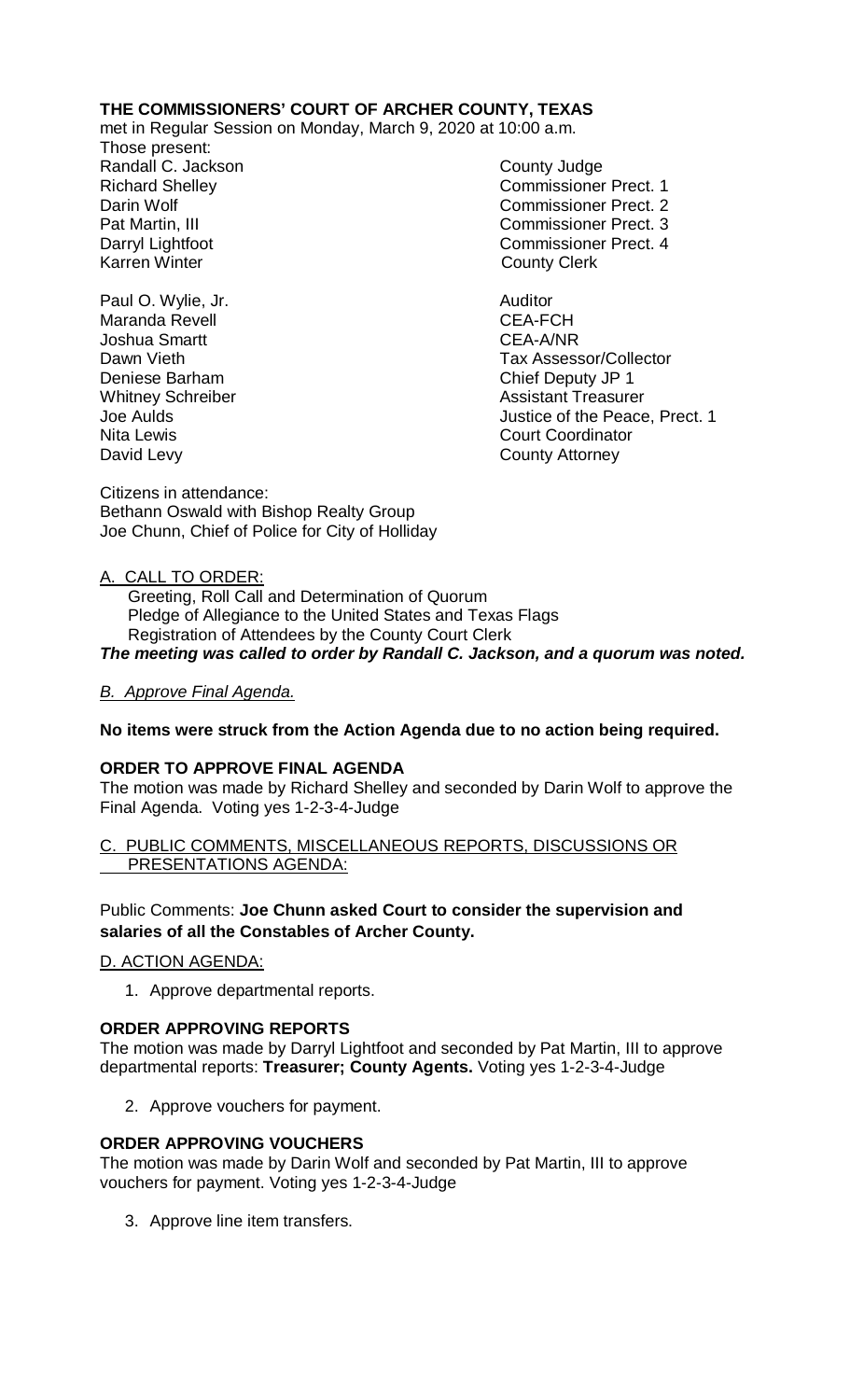## **ORDER APPROVING TRANSFERS**

The motion was made by Darryl Lightfoot and seconded by Pat Martin, III to approve line item transfers. Voting yes 1-2-3-4-Judge

4. Approve Education Certificates.

## **ORDER APPPROVING CERTIFICATES**

The motion was made by Randall C. Jackson and seconded by Darryl Lightfoot to approve education certificates: **Richard Shelley; Darin Wolf; Pat Martin, III; Darryl Lightfoot**. Voting yes1-2-3-4-Judge

5. Approve Publisher's Certificates.

#### **ORDER APPROVING CERTIFICATES**

The motion was made by Randall C. Jackson and seconded by Darryl Lightfoot to approve publisher's certificates. Voting yes 1-2-3-4-Judge

6. Approve Minutes from previous month – February, 2020*.*

#### **ORDER APPROVING MINUTES**

The motion was made by Richard Shelley and seconded by Darin Wolf to approve minutes from February, 2020. Voting yes 1-2-3-4-Judge

7. Special Budget Amendment to Certify Revenues.

## **ORDER APPROVING AMENDMENT**

The motion was made by Darin Wolf and seconded by Darryl Lightfoot to approve special budget amendment to certify revenues. Voting yes 1-2-3-4-Judge

| Department - Account Account Name<br>041.0400.0331<br>041.0400.0334<br>041.0400.0336<br>041.0400.0337<br>041.0400.0340 | Fuel & Oil<br><b>Equipment Repairs/Maintenance</b><br>Road Base Materials<br><b>Bridge/Culvert Materials</b><br><b>Special Projects</b> | Increase<br>20,000.00<br>10,000.00<br>67,000.00<br>10,000.00<br>107.000.00 | Decrease<br>107,000.00<br>107.000.00 |
|------------------------------------------------------------------------------------------------------------------------|-----------------------------------------------------------------------------------------------------------------------------------------|----------------------------------------------------------------------------|--------------------------------------|
| Department - Account Account Name<br>021.0310.1275<br>021.0310.1275<br>021.0400.0340<br>021.0400.0348                  | Grant Exp. Reimbursements<br>Grant Exp. Reimbursements<br><b>Special Projects</b><br><b>Equipment Lease</b>                             | Increase<br>30,192.65<br>15,646.76<br>30,839.41<br>15,000.00               | Decrease                             |
| Department - Account Account Name<br>010.0310.1233<br>010.0428.0670                                                    | Miscellaneous Income<br><b>Field Equipment</b>                                                                                          | Increase<br>5,000.00<br>5,000.00                                           | Decrease                             |

8. Discuss and/or take action to finalize the Sale of the Archer County Jail/Museum.

#### **ORDER APPROVING RESOLUTION**

The motion was made by Richard Shelley and seconded by Darin Wolf to approve resolution for disposition of property in Archer County Museum. Voting yes 1-2-3-4- Judge

### **ORDER APPROVING SALE**

The motion was made by Richard Shelley and seconded by Pat Martin, III to approve the sale of the Archer County Jail/Museum. Voting yes 1-2-3-4-Judge

#### **ORDER APPROVING BILL OF SALE**

The motion was made by Richard Shelley and seconded by Pat Martin, III to approve the bill of sale for the Archer County Jail/Museum to Archer County Museum & Arts Center, Inc. Voting yes 1-2-3-4-Judge